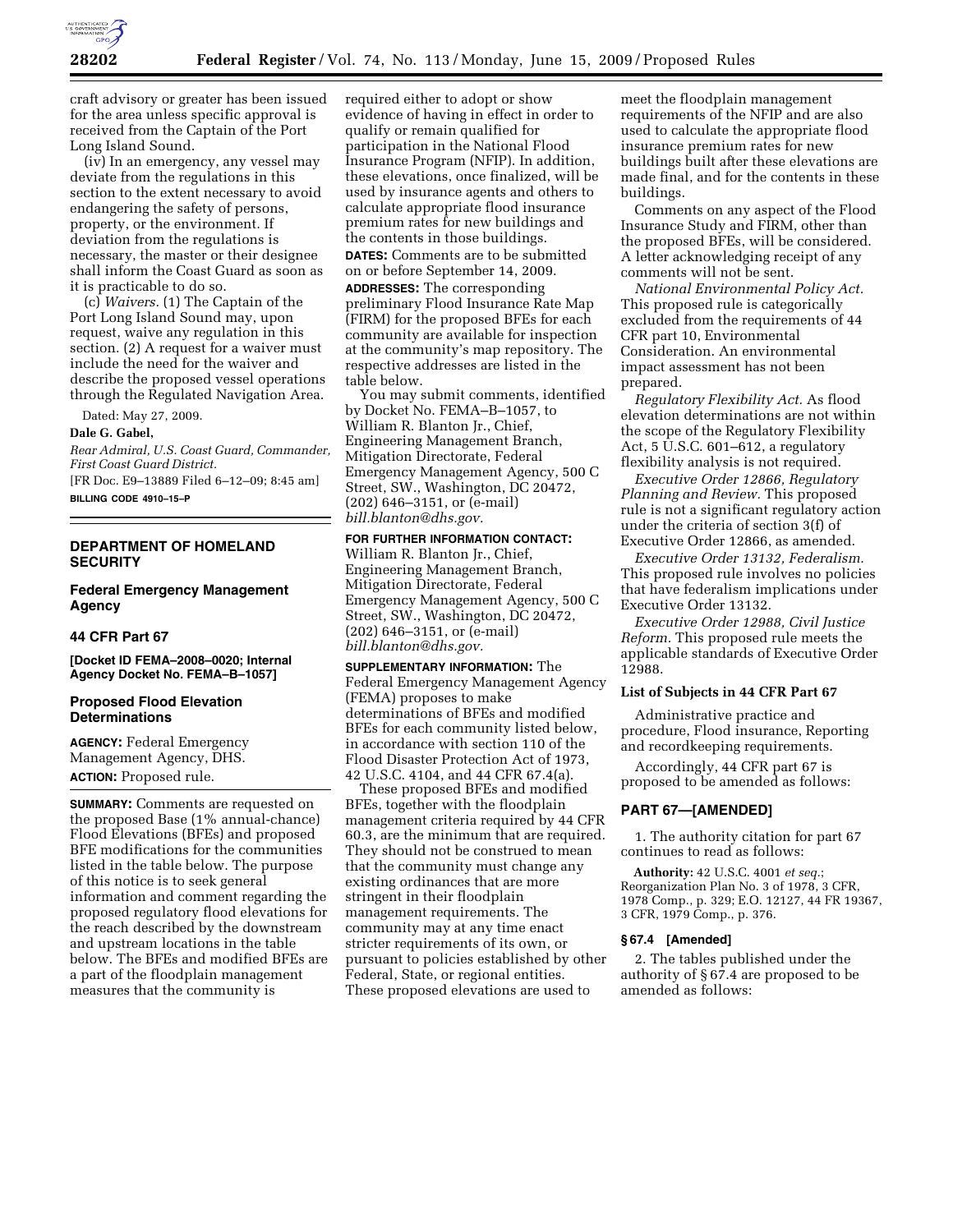| Flooding source(s)                              | Location of referenced elevation**                      | * Elevation in feet (NGVD)<br>+ Elevation in feet (NAVD)<br># Depth in feet above<br>ground<br>$\land$ Elevation in meters<br>(MSL) |          | Communities affected                                                  |  |  |  |  |
|-------------------------------------------------|---------------------------------------------------------|-------------------------------------------------------------------------------------------------------------------------------------|----------|-----------------------------------------------------------------------|--|--|--|--|
|                                                 |                                                         | Effective                                                                                                                           | Modified |                                                                       |  |  |  |  |
| Madison County, Alabama, and Incorporated Areas |                                                         |                                                                                                                                     |          |                                                                       |  |  |  |  |
| Aldridge Creek                                  | Approximately 0.4 miles upstream of Green Cove<br>Road. | $+577$                                                                                                                              | $+576$   | City of Huntsville, Unincor-<br>porated Areas of Madi-<br>son County. |  |  |  |  |
|                                                 | Approximately 75 feet downstream of Drake Avenue        | $+679$                                                                                                                              | $+682$   |                                                                       |  |  |  |  |

\* National Geodetic Vertical Datum.

+ North American Vertical Datum.

# Depth in feet above ground.

∧ Mean Sea Level, rounded to the nearest 0.1 meter.

\*\* BFEs to be changed include the listed downstream and upstream BFEs, and include BFEs located on the stream reach between the referenced locations above. Please refer to the revised Flood Insurance Rate Map located at the community map repository (see below) for exact locations of all BFEs to be changed.

Send comments to William R. Blanton, Jr., Chief, Engineering Management Branch, Mitigation Directorate, Federal Emergency Management Agency, 500 C Street, SW., Washington, DC 20472.

#### **ADDRESSES**

#### **City of Huntsville**

Maps are available for inspection at 308 Fountain Circle Southwest, Huntsville, AL 35804.

#### **Unincorporated Areas of Madison County**

Maps are available for inspection at 100 North Side Circle, Huntsville, AL 35801.

# **Franklin County, Kansas, and Incorporated Areas**

| Nugent Creek           |                                                                                                                  | None | +904    | City of Ottawa, Unincor-<br>porated Areas of Frank-<br>lin County.     |
|------------------------|------------------------------------------------------------------------------------------------------------------|------|---------|------------------------------------------------------------------------|
|                        | Just downstream of Interstate Highway 35                                                                         | None | $+940$  |                                                                        |
| Pottawatomie Creek     | At confluence of Unnamed Tributary between Walnut<br>Street and Cherry Street in eastern portion of the<br>city. | None | +874    | City of Lane.                                                          |
|                        | Just upstream of the intersection of Lane Road and<br>South Kansas Avenue.                                       | None | $+875$  |                                                                        |
| Rock Creek             |                                                                                                                  | None | $+902$  | City of Ottawa, Unincor-<br>porated Areas of Frank-<br>lin County.     |
|                        | Just downstream of Interstate Highway 35                                                                         | None | $+913$  |                                                                        |
| Walnut Creek           |                                                                                                                  | None | $+1012$ | City of Wellsville, Unincor-<br>porated Areas of Frank-<br>lin County. |
|                        |                                                                                                                  | None | $+1040$ |                                                                        |
| Walnut Creek Tributary |                                                                                                                  | None | $+1030$ | Unincorporated Areas of<br>Franklin County.                            |
|                        | Approximately 800 feet downstream from Hedge<br>Road.                                                            | None | $+1038$ |                                                                        |

\* National Geodetic Vertical Datum.

+ North American Vertical Datum.

# Depth in feet above ground.

∧ Mean Sea Level, rounded to the nearest 0.1 meter.

\*\* BFEs to be changed include the listed downstream and upstream BFEs, and include BFEs located on the stream reach between the referenced locations above. Please refer to the revised Flood Insurance Rate Map located at the community map repository (see below) for exact locations of all BFEs to be changed.

Send comments to William R. Blanton, Jr., Chief, Engineering Management Branch, Mitigation Directorate, Federal Emergency Management Agency, 500 C Street, SW., Washington, DC 20472.

**City of Lane** 

**ADDRESSES** 

Maps are available for inspection at 520 3rd Street, P.O. Box 116, Lane, KS 66042.

**City of Ottawa** 

Maps are available for inspection at 101 S Hickory, 2nd Floor, Ottawa, KS 66067.

**City of Wellsville** 

Maps are available for inspection at 411 Main Street, Wellsville, KS 66092.

**Unincorporated Areas of Franklin County** 

Maps are available for inspection at 315 South Main Street, Suite 202, Ottawa, KS 66067.